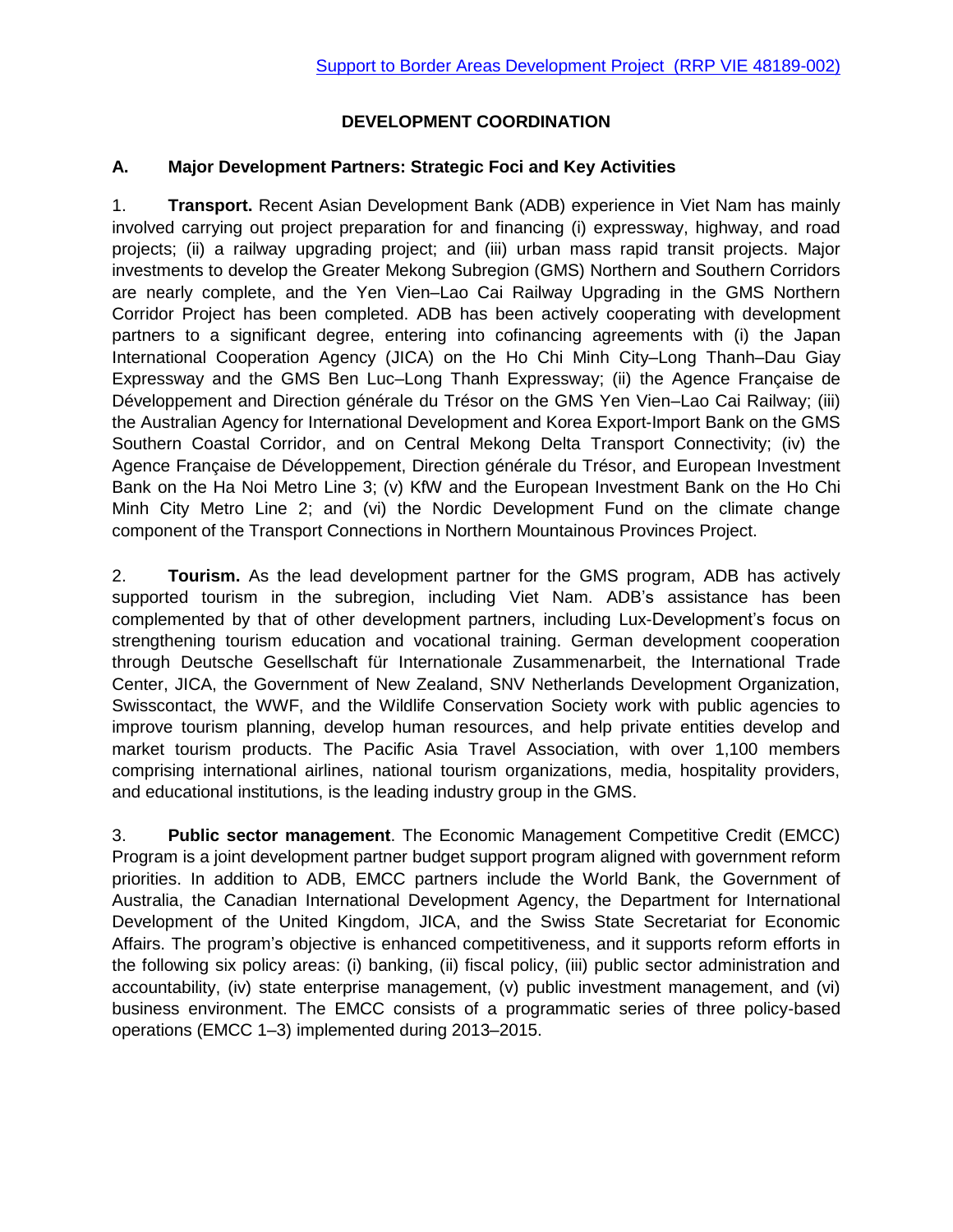| <b>Development</b><br><b>Partner</b>                                                                                                                                                                                                                                       | <b>Project Name</b>                                                                                             | <b>Duration</b> | <b>Amount</b>    |
|----------------------------------------------------------------------------------------------------------------------------------------------------------------------------------------------------------------------------------------------------------------------------|-----------------------------------------------------------------------------------------------------------------|-----------------|------------------|
| <b>Transport</b>                                                                                                                                                                                                                                                           |                                                                                                                 |                 |                  |
| <b>ADB</b>                                                                                                                                                                                                                                                                 | Sustainable Rural Infrastructure Development Project in<br>Northern Mountain Provinces (road component)         | 2011-2016       | \$108.00 million |
|                                                                                                                                                                                                                                                                            | Productive Rural Infrastructure Sector Project in the Central<br>Highlands (road component)                     | 2013-2019       | \$38.47 million  |
|                                                                                                                                                                                                                                                                            | <b>GMS Southern Coastal Corridor Project</b>                                                                    | 2007-2015       | \$25.00 million  |
|                                                                                                                                                                                                                                                                            | GMS Southern Coastal Corridor (cofinanced with the                                                              | 2007-2015       | \$75.00 million  |
|                                                                                                                                                                                                                                                                            | Government of Australia and KEXIM)                                                                              |                 |                  |
|                                                                                                                                                                                                                                                                            | Ho Chi Minh-Long Thanh-Dau Giay Expressway<br>(cofinanced with JICA)                                            | 2008-2016       | \$410.00 million |
|                                                                                                                                                                                                                                                                            | GMS: Ben Luc-Long Thanh Expressway                                                                              | 2011-2017       | \$636.00 million |
|                                                                                                                                                                                                                                                                            | Second Northern GMS Transport Network                                                                           | 2011-2016       | \$75.00 million  |
|                                                                                                                                                                                                                                                                            | Central Mekong Delta Region Connectivity Project                                                                | 2013-2019       | \$860.00 million |
|                                                                                                                                                                                                                                                                            | Implementation of the GMS Cross-Border Transport<br>Agreement TA                                                | 2006-2011       | \$1.70 million   |
| <b>JICA</b>                                                                                                                                                                                                                                                                | National Highways and Provincial Roads Improvement                                                              | 2004-2016       | ¥27.50 billion   |
|                                                                                                                                                                                                                                                                            | North-South Expressway Construction Project (Da                                                                 | $2011 - 2016$   | ¥15.90 billion   |
|                                                                                                                                                                                                                                                                            | Nang-Quang Ngai)                                                                                                |                 |                  |
|                                                                                                                                                                                                                                                                            | North-South Expressway Construction Project (Ben Luc-<br>Long Thanh)                                            | 2012-2017       | ¥14.10 billion   |
| <b>WB</b>                                                                                                                                                                                                                                                                  | Da Nang-Quang Ngai Expressway Construction                                                                      | 2011-2016       | \$630.00 million |
|                                                                                                                                                                                                                                                                            |                                                                                                                 |                 | <b>Tourism</b>   |
| ADB                                                                                                                                                                                                                                                                        | <b>GMS Mekong Tourism Development Project</b>                                                                   | 2003-2010       | \$36.10 million  |
|                                                                                                                                                                                                                                                                            | <b>GMS Sustainable Tourism Development Project</b>                                                              | 2008-2014       | \$20.00 million  |
|                                                                                                                                                                                                                                                                            | GMS Tourism Infrastructure for Inclusive Growth Project                                                         | 2014-2019       | \$50.00 million  |
|                                                                                                                                                                                                                                                                            | Strengthening the Mekong Tourism Coordinating Office TA                                                         | 2013-2015       | \$0.25 million   |
| EU                                                                                                                                                                                                                                                                         | Human Resources Development in Tourism (Viet Nam)                                                               | 2004-2010       | \$15.80 million  |
|                                                                                                                                                                                                                                                                            | Environmentally<br>Socially<br>and<br>Responsible<br>Tourism<br><b>Capacity Development Programme</b>           | 2011-2015       | \$14.70 million  |
| LuxDev                                                                                                                                                                                                                                                                     | Hospitality and Tourism Development Project (Viet Nam)                                                          | 1996-2006       | \$9.00 million   |
| <b>Public Sector Management</b>                                                                                                                                                                                                                                            |                                                                                                                 |                 |                  |
| ADB                                                                                                                                                                                                                                                                        | GMS Phnom Penh Plan for Development Management TA                                                               | 2002-2015       | \$10.30 million  |
|                                                                                                                                                                                                                                                                            | Capacity Building and Coordination Improvement for<br><b>Effective Regional Cooperation Investment Planning</b> | 2014-2016       | \$0.80 million   |
|                                                                                                                                                                                                                                                                            | <b>Improving Competitiveness Program</b>                                                                        | 2014            | \$230.00 million |
| WB                                                                                                                                                                                                                                                                         | Economic Management Competitiveness Credit 1-2                                                                  | 2014            | \$250.00 million |
| <b>JICA</b>                                                                                                                                                                                                                                                                | Economic Management Competitiveness Credit 1-2                                                                  | 2014            | \$150.00 million |
| ADB = Asian Development Bank, EU = European Union, GMS = Greater Mekong Subregion, JICA = Japan<br>International Cooperation Agency, KEXIM = Export-Import Bank of the Republic of Korea, Lux-Dev = Luxembourg<br>Development, TA = technical assistance, WB = World Bank. |                                                                                                                 |                 |                  |

### **Major Development Partners**

### **B. Institutional Arrangements and Processes for Development Coordination**

4. Viet Nam has actively and successfully promoted efficient and effective coordination and cooperation among various development partners and stakeholders. As one of its three main development partners, ADB has played an active role in the consultative group process, and